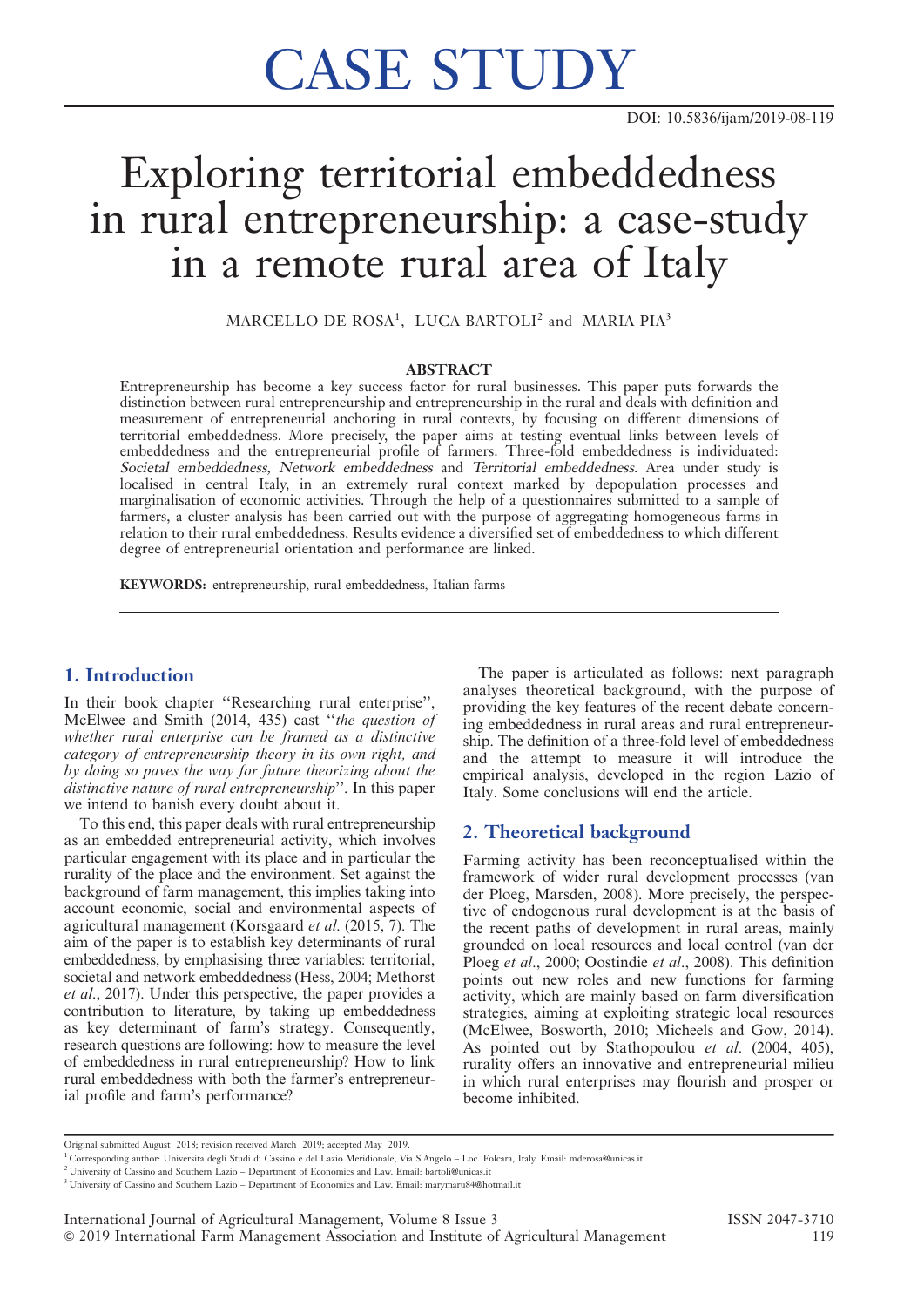#### A case-study in a remote rural area of Italy Marcello De Rosa et al.

Set against this background, the entrepreneurial activity is joined with activities engaging with the social life of the place, boosted by processes of animatorship (McElwee, Smith, Sommerville, 2018), which may contribute to support rural entrepreneurship. As underlined by McElwee, Smith and Sommerville (2018, 176), entrepreneurship follows in new ways that break with tradition but simultaneously build on the particular place, being re-embedded in place.

As a matter of fact, the strong ties between farm development and rural context engender processes of territorial embeddedness and bring about fundamental implication for rural entrepreneurship (McElwee and Smith, 2014; Korsgaard et al., 2015), in account of rurality viewed as an entrepreneurial milieu. A composite idea of rurality, including economic, social and environmental components redesign entrepreneurial scenario and, consequently, specify the boundary conditions for rural entrepreneurship.

This is also evident in the political discourses: recent reforms of the Common Agricultural Policy look at either more entrepreneurial farming models and higher farmers' capability to adapt (Phillipson et al., 2004). As consequence of a more competitive scenario and in order to cope with new complexities, new skills for farmers are demanded (Rudmann, 2008). This is particularly true under the purpose of developing both internal and external entrepreneurial environment, which is considered as an essential step to create a diversified range of entrepreneurial business in rural areas (McElwee, 2008).

Set against this background, entrepreneurship has become a key success factor in rural business. How to analyse rural business from the perspective of entrepreneurship is an important and recent field of research (McElwee and Smith 2014; McElwee, 2005). Under the perspective of endogenous rural development, ecological entrepreneurship is at stake (Marsden, Smith, 2005), with multifunctional forms of value capture and with the purpose of promoting trajectories of sustainable development and strategies of valorisation and qualification of products. Ecological entrepreneurship redefines the role of farmer as entrepreneurs, by addressing new connections with the rural context. This brings about the fundamental distinction between two ideal-types of entrepreneurship (Korsgaard et al., 2015): a) entrepreneurship in the rural represents entrepreneurial activities with limited embeddedness enacting a profit-oriented and mobile logic of space; b) rural entrepreneurship represents entrepreneurial activities strongly rooted in rural contexts: consequently, coherent with the new rural development models.

Under the second perspective, territorial anchoring is fundamental as farming activity is entrenched in rural areas. Therefore, the analysis of entrepreneurial anchoring is strategic in order to activate ''coherent'' models of ecological entrepreneurship. The way through which building up a consistent territorial anchoring is the exit of entrepreneurial activities. Recent literature has deeply analysed diversification paths at farm level in rural areas and how these strategies are territorially linked. However, the intensity of the links and the way entrepreneurial profile boosts higher or lower levels of embeddedness has been just touched upon. Consequently, this paper tries to fill this gap in literature, by providing a first preliminary study in a rural context of Italy.

With the purpose of providing a contribution by filling this gap in literature, we adhere to a constituent perspective of rural embeddedness, where constructivist approaches are at stake (Sonnino, 2007) and where the role of the entrepreneur in building up levels of embeddedness must be explored (Uzzi, 1996). To this end, we point out that embeddedness is a strategy to be implemented in rural contexts, through processes of reterritorialization grounded on local resources, bringing about different kinds of embeddedness.

Recently, Methorst et al. (2017) delineate three-fold embeddedness:

- 1. Societal embeddedness, which makes reference to the societal (that is, cultural, political, etc.) background.
- 2. Network embeddedness, which describes networking skills (Rudmann, 2008) of the entrepreneurs, for example the network of actors a person or organization is involved in.
- 3. Territorial embeddedness, which considers the extent to which an actor is 'anchored' in particular territories or places.

In this paper we posit that the process of embedding and the success of a strategy based on embeddedness depends on the entrepreneurial profile. Consequently, placial embeddedness may not be the only winning strategy, in account of different patterns of rural entrepreneurship, involving ''a deep consideration of how entrepreneurs' embeddedness in spatial contexts as well as their bridging across local and non-local contexts enables entrepreneurial activities'' (Korsgaard et al., 2015, 578). Therefore, ''the entrepreneurs are actively seeking the best of two worlds, first by exploring and developing the use of locally bounded resources, and then by reaching beyond the local context to secure locally deficient but strategically vital business resources in non-local specialized networks'' (Korsgaard et al., 2015, 575). In what follows we will try to explore territorial embeddedness, as entrepreneurial strategy carried out by farms located in a remote rural area of Italy.

# 3. Methodology

Area under study is localised in central Italy, in an extremely rural context marked in recent decades by outmigration processes and marginalisation. In the last years more than half of farms, above all small farms, ceased their activity. In order to survive in the new competitive scenario, strategies of qualification and valorisation of agricultural products have been recently carried out. Most of them are grounded on the links between the farm and the territory, then originating mechanisms of territorial anchoring and rural embeddedness.

With the purpose of testing degree of farm's embeddedness and entrepreneurial orientation, we put forward an in-depth qualitative research (Yin, 2008) based on a questionnaire submitted to a sample of rural entrepreneurs (32 valid respondents). The questionnaire is articulated in three main parts:

- 1. The first part deals with the characteristics of the farm, through a segmentation framework, aiming at exploring (Mcelwee, Smith, 2012):
	- $\circ$  Personal characteristics of the farmers.
	- $\circ$  Business characteristics.
	- $\circ$  Business activities and processes.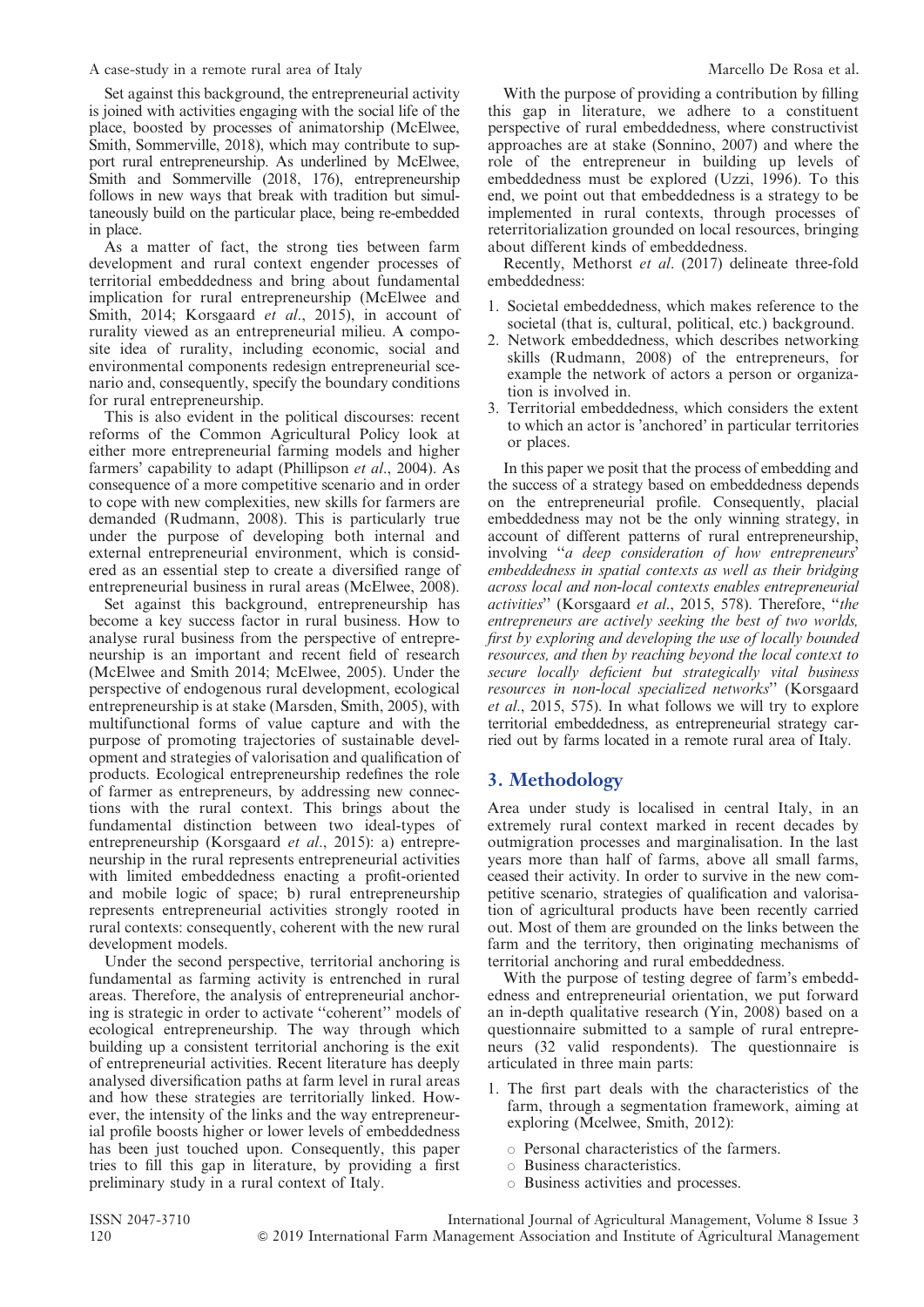- 2. The second part, investigates the threefold embeddedness (Hess, 2004; Methorst et al., 2017) as follows:
	- $\circ$  Societal embeddedness.
		- Constitution of the farm  $(ex novo farm, inherited$ farm, bought farm) and family background.
	- $\circ$  Network embeddedness.
		- Links with other agrifood firms.
		- Types of links: bridging, bonding, linking ties
		- (Woolcock, Sweetser, 2002).
		- Temporal continuity.
		- Performance (degree of satisfaction) of the links.
	- $\circ$  Territorial embeddedness.
		- Effects of the origin on the product quality.
		- Variables affecting product quality and their territorial anchoring.

The degree of embeddedness has been classified according to a 5-points Likert scale, as in the following table 1:

3. The third part tries to specify the entrepreneurial identity of farmers (McElwee, 2008), by analysing both individual and economic values (Vesala et al., 2007). Individual values rely on personal characteristics of the farms, like optimism and personal control; economic values refer to farmer's aptitude towards risk taking, innovativeness and growth orientation.

Data collected have been processed through a quantitative analysis, more precisely a cluster analysis is carried out through the Wald method (ascendant hierarchical). The following active and illustrative variables have been considered to classify the farms:

- Active variables (3 variables, 8 modalities)
	- $\circ$  Territorial embeddedness
	- $\circ$  Societal embeddedness
	- $\circ$  Network embeddedness
- Illustrative variables (25 variables, 115 modalities)
	- $\circ$  Characteristics of the farms
		- ' Sociodemographic variables (e.g, sex, family composition, age, education, etc.)
		- ' Economic variables (farm's size, employees, turnover, exports, etc.)
	- $\circ$  Entrepreneurial profile
		- **Individual values**
		- $\blacksquare$  Economic values

# 4. Results

Comino Valley is a remote rural area located in the region Lazio of Italy, more precisely in the National Park of Abruzzo, Lazio and Molise. It is made up of 14 municipalities, with 29,223 inhabitants, a low population

density of 119 inhabitants / km<sup>2</sup>. Agricultural activity is relevant in this area; however, due to the topology of the territory, where mountainous areas prevail, price-costs squeeze of the 'productivist' agriculture has dramatically revealed its effects in the last decades (van der Ploeg et al., 2000). In the last years, farms have dramatically reduced. As a matter of fact, according to the last two census of the Italian agriculture (table 2), between 2000 and 2010 more than half of farms ceased, while surface remained substantially stable (-3.2%). Consequently, the smallest farms ceased their activity, above all in the animal production, where the percentage of smaller farms ceasing their activity reached 90% in specific sectors.

As a consequence, necessity diversification has been the answer, alongside the emergent rural development paradigm, which pushed many of these farms to engage along new trajectories of development (Bosworth et al., 2015). As a matter of fact, in order to countervail pricecosts squeeze many farmers have adopted processes of boundary shift (Banks *et al.*, 2002), marked by the attempt of starting up new activities, oriented towards both qualification of agricultural products (e.g direct selling, organic farming) and diversification of agricultural activity into non-agricultural activities (agritourism, bioenergy production, didactic farming etc.).This has brought about a diversified set of farming styles, coherently established along the line of multifunctional agriculture (van der Ploeg, 1994). Against this background, different strategies emerge, with reference to territorial anchoring of farming, synthesized in the concept of rural embeddedness.

### 4.1 Cluster analysis

The application of cluster analysis has been effective in designing different trajectories of territorial anchoring and entrepreneurial orientation. As a matter of fact, four homogeneous clusters of farms have been extracted, with similar characteristics related to rural embeddedness, but with high differences in entrepreneurial orientation (EO):

- 1. 19 farms with high levels of each one of three levels  $(3 L)$  of embeddedness  $(59.4\%)$ :
- 2. 6 farms with average levels of territorial and societal embeddedness (18.8%);
- 3. 4 farms with low levels of both societal and network embeddedness (12.5%);
- 4. 3 farms with low levels of each type of embeddedness  $(9.4\%)$ .

Table 2: Farms and utilised agricultural surface in the last census of agriculture

|            | 2000   | 2010   | $%$ var. |
|------------|--------|--------|----------|
| Farms      | 3.101  | 1,355  | $-56.4$  |
| <b>UAS</b> | 13,882 | 13.429 | $-3.2$   |

Source: Italian Institute of Statistics.

Table 1: Likert scale to measure embeddedness

|                                                                                  | lacking | weak | average | strong | very strong |
|----------------------------------------------------------------------------------|---------|------|---------|--------|-------------|
| <b>Territorial Embeddedness</b><br>Societal Embeddedness<br>Network Embeddedness |         |      |         |        |             |

& 2019 International Farm Management Association and Institute of Agricultural Management 121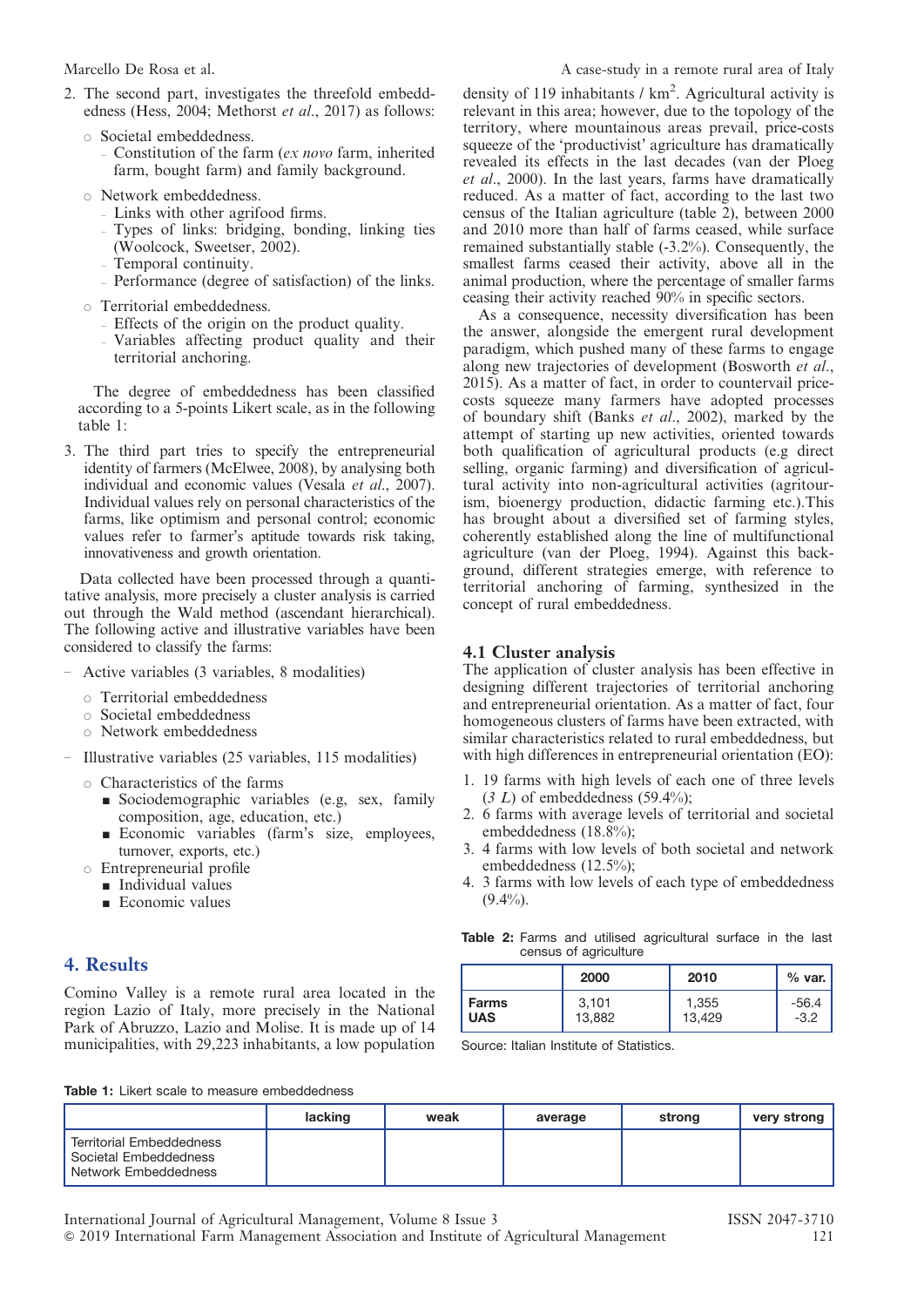A case-study in a remote rural area of Italy Marcello De Rosa et al.

Entrepreneurial orientation is not homogeneous among these farms, with high/medium/low levels of EO within the same homogeneous group of farms. Therefore, a variety of entrepreneurial patterns emerges, ranging among three poles:

- three-fold embeddedness (coherent with Methorst et al.'s results) as source of competitive advantage;
- entrepreneurs leveraging their 'placial embeddedness' and non-local strategic networks to create opportunities (coherent with Korsgaard et al.'s results);
- Entrepreneurs with no embeddedness.

The consideration of farmer's entrepreneurial profile engenders a big variety of situation and farm's performance, where  $3 L$  embeddedness is not always associated to high performance. A significant part of the 3 L farm shows good performance, so confirming rural embeddedness as winning strategy, but only if associated with high entrepreneurial orientation. On the other side, a less intensive placial embeddedness may bring about higher performance, in account of higher levels of entrepreneurship boosting farm's competitiveness.

# 5. Conclusions

The specificity of rural enterprise's strategy is at the basis of this paper, aiming at embedding farming activity in rural context and demonstrating how paths of rural competitiveness may be grounded on rural local resources. Under this point of view, this paper may offer a contribution and lets to positively answer to the initial McElwee and Smith's question (rural enterprise can be framed as a distinctive category of entrepreneurship theory).

Nonetheless, before saying we have banished every doubt about it, we stress that our analysis has to be considered as a first step towards a deeper comprehension of entrepreneurial mechanisms at stake in building up strategies of rural embeddedness in remote rural areas. As a matter of fact, the analysis presents limits that require further investigation, in that a limit of the empirical analysis is the reduced number of farms interviewed, which calls for further researches to confirm these results.

Nonetheless, on the basis of our results, we can affirm that multifunctional agriculture has been the right root to relaunch agricultural sector in remote rural areas, by letting so many farms to escape the price-costs squeeze, which has to be considered as a clear consequence of the modernisation paradigm. On the other side, the specification of different levels of embeddedness casts some doubts on how possible lock-in negative effects may come around. As a matter of fact, empirical analysis shows that higher levels of embeddedness are usually, but not always, associated with good economic performance. In fact, farms with lower embeddedness reveal good performance, thanks to their ability in networking outside the rural context. More precisely, the relevance of bridging ties, with respect to the bonding ones, confirm literature on the strength of weak ties (Granovetter, 1973) in performing farming activity, by making it more competitive on extra-local networks. However, good results of farms in clusters where both bonding and bridging of ties are at works, underline recent literature suggesting that "bonding and bridging social capital may not be mutually exclusive but may instead be two aspects of the same process" (Townsend et al., 2016). Moreover,

our paper adds further insights concerning the role of entrepreneurship literature in farm management. As a matter of fact, our analysis backs up that embeddedness is a necessary but not sufficient condition for boosting farm's performance, in account of the relevant role played by entrepreneurial profile.

Consequently, if, on the one side, embeddedness may be a winning strategy if linked to high levels of entrepreneurship, on the other side it is also true that: Rural entrepreneurs mix what we refer to as placial embeddedness – an intimate knowledge of and concern for the place – with strategically built non-local networks, i.e. the best of two worlds (Korsgaard et al., 2015, 574).

Policy implications are also evident, at the beginning of the new programming period for rural development 2021-2027, where measures for boosting higher territorial anchoring and entrepreneurship will be surely provided. Under this perspective the new keywords, distinctiveness, would be recalled to promote endogenous rural development, by emphasising local specificities and local economies as relational assets (Storper, 1997). Contextualisation of entrepreneurship (Welter, 2011) addresses new instances for a diversified typology of rural areas, by suggesting an articulated set of targeted measures aiming to raise all levels of rural embeddedness. How better accessing these policies and how these policies are contributing to empower higher entrepreneurial anchoring should be also questioned in future researches.

# About the authors

Marcello De Rosa is associate professor of agrofood economics at University of Cassino and Southern Lazio. His main research interests are: entrepreneurship and rural development, consumption of rural development policies, family farm business and the role of geographical indications in the agrifood sector.

Luca Bartoli is researcher in Demography at University of Cassino and Southern Lazio. He works on the family farm business, consumption of rural policies from a demographic perspective and demographic trends in rural areas.

Maria Pia is a farmer who collaborates with the University of Cassino and Southern Lazio within researches on farming in rural contexts and the role of collective action in supporting farming marketing initiatives.

# Acknowledgement

Authors are grateful to professor Gerard McElwee (Huddersfield University, The School of Business), for useful suggestions provided.

# REFERENCES

- Banks J., Long A. and van der Ploeg, J.D. (2002). Living Countryside: Rural Development Processes in Europe - The State of the Art, Elsevier, Doetinchem.
- Bosworth, G., McElwee, G. and Smith, R. (2015). Rural enterprise in Mexico: a case of necessity diversification. Journal of Enterprising Communities, 9(4), pp. 327–343. https://doi. org/10.1108/JEC-05-2014-0006